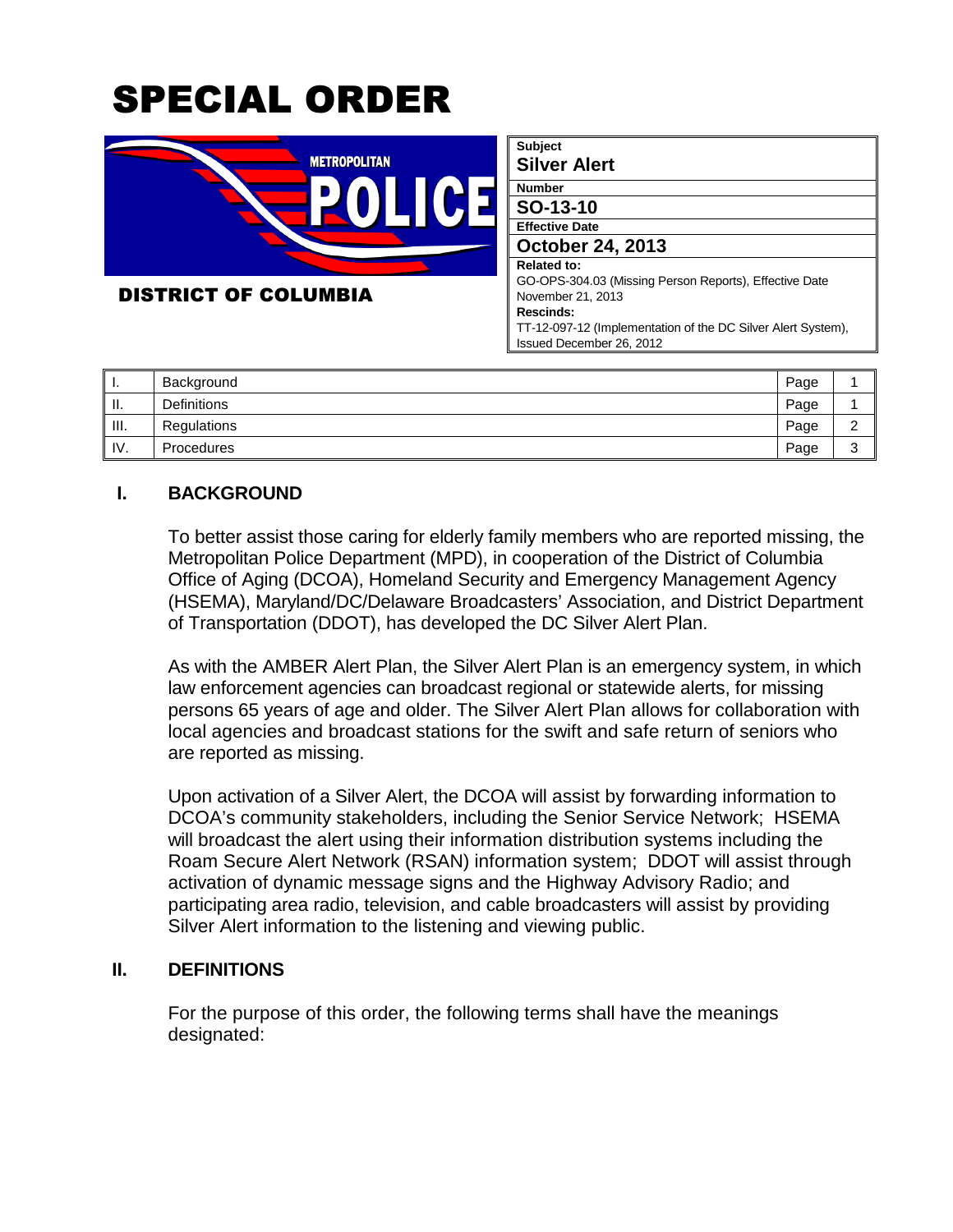- 1. Missing Person
	- a. Adult or juvenile person missing from his/her lawful place of abode in the District of Columbia for a period of time that is regarded by knowledgeable parties as highly unusual or suspicious in consideration of the subject's behavior patterns, plans or routines; or
	- b. Adult or juvenile person, regardless of lawful place of abode, who is reported missing for a period of time that is regarded by knowledgeable parties as highly unusual or suspicious in consideration of the subject's behavior patterns, plans or routines **and** there is credible information indicating that the person was last believed to be within the District of Columbia.
	- c. Person twenty-one (21) years of age and under who is reported missing **and** who was placed by court order into a group home operated or contracted by the Department of Youth Rehabilitation Services (DYRS) or Court Social Services (CSS) **shall not** be classified as a "Missing Person." The incident shall be classified as a "Placement Violation" by the Telephone Reporting Unit, Office of Unified Communications consistent with Part V.C of GO-OPS-304.03 (Missing Person Reports).
- 2. Senior Person sixty-five (65) years of age or older.
- 3. Silver Alert Early notification tracking system used by law enforcement to alert the general public when seniors sixty-five (65) years of age and older are reported as missing and the circumstances meet the requirements for initiating a Silver Alert as outlined in Part III of this order.
- 4. Silver Coordinator MPD member designated by the Commander, Youth Investigations Division (YID), coordinates with partner agencies on the issuance and termination of Silver Alerts.

## **III. REGULATIONS**

The Silver Alert Plan shall only be activated when **all** of the following criteria are met:

- A. The individual reported as missing is sixty-five (65) years of age or older.
- B. It is believed that the missing person is in imminent danger or at grave risk of bodily harm.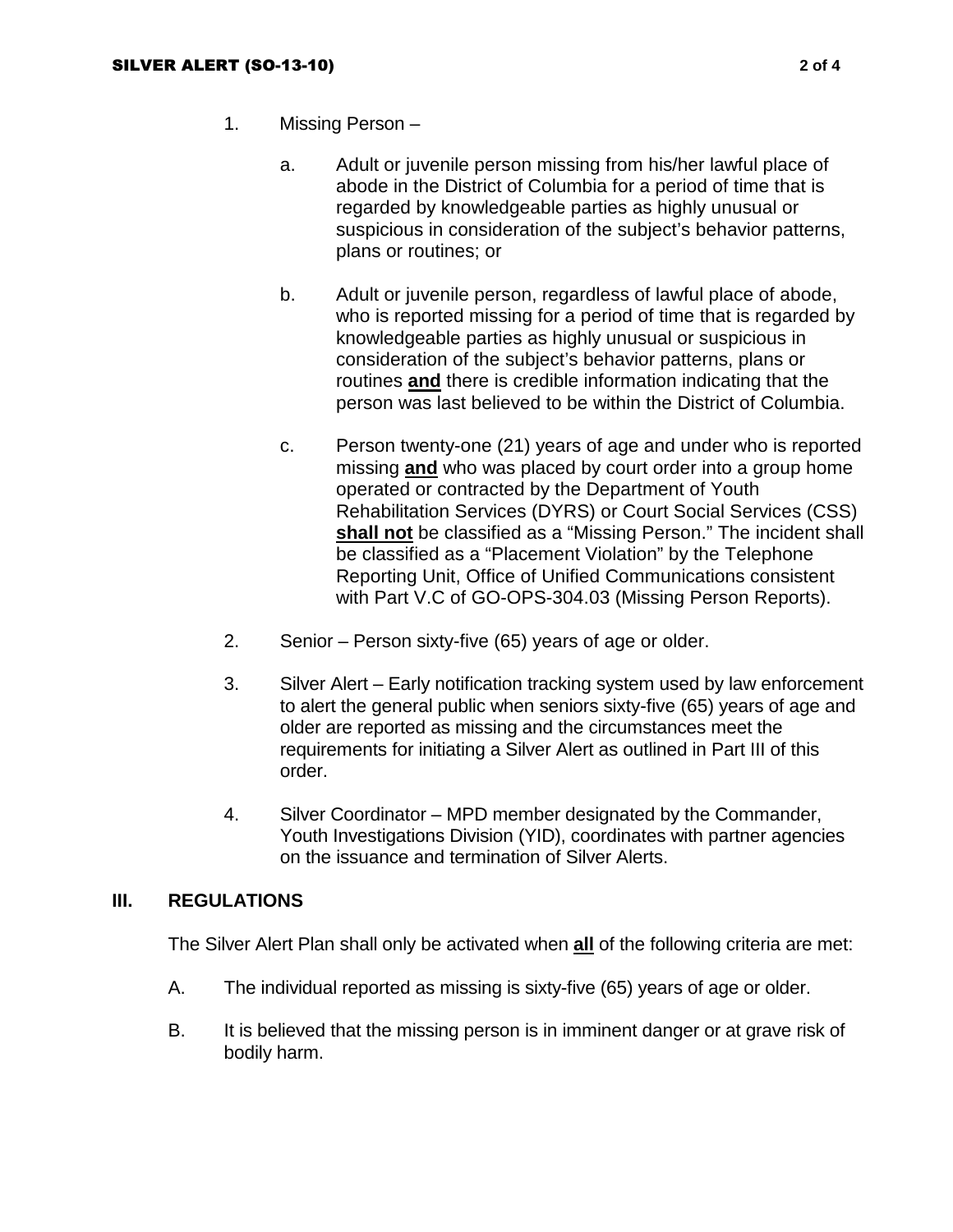- C. The responding member has completed a thorough preliminary investigation procedures (e.g., a foot canvass), as outlined in GO-OPS-304.03, to verify the missing person report and to eliminate alternative explanations for the person's absence.
- D. The central complaint number (CCN) is provided to the Silver Alert Coordinator. The Silver Alert Coordinator may be contacted through the Command Information Center (CIC).

## **IV. PROCEDURES**

- A. When responding to a call that a senior is missing, and the responding member believes the criteria have been met to activate the Silver Alert Plan, the responding member shall immediately notify his/her District Watch Commander.
- B. The District Watch Commander shall notify the Watch Commander, Command Information Center (CIC), as soon as possible, but in no case later than one (1) hour after the senior is reported missing.
- C. The Watch Commander, CIC, shall ensure that the Silver Coordinator [Commander, Youth Investigations Division (YID), or his/her designee]; the appropriate District Commander; and the Field Commander are notified.
- D. The Silver Coordinator, or his/her designee, shall make the final determination to authorize the activation of the Silver Alert.
- E. The Silver Alert Coordinator shall notify the MPD Public Information Office (PIO), DC Office of Aging (DCOA), and DC Homeland Security and Emergency Management Agency (HSEMA), once a determination is made to issue a Silver Alert. HSEMA will notify the Traffic Management Center, DDOT, to activate dynamic message signs and highway advisory radio upon the confirmation of a Silver Alert.
- F. The individual reported as missing must be entered in WALES/NCIC.
- G. The Commander, Youth Investigations Division (YID), or his/her designee, shall authorize the cancellation of Silver Alerts.
- H. If all of the criteria for activation of the Silver Alert are not met, members may request that a BOLO be issued for the missing senior.
- I. If all of the criteria for activation of the Silver Alert are not met but media notification may be beneficial: